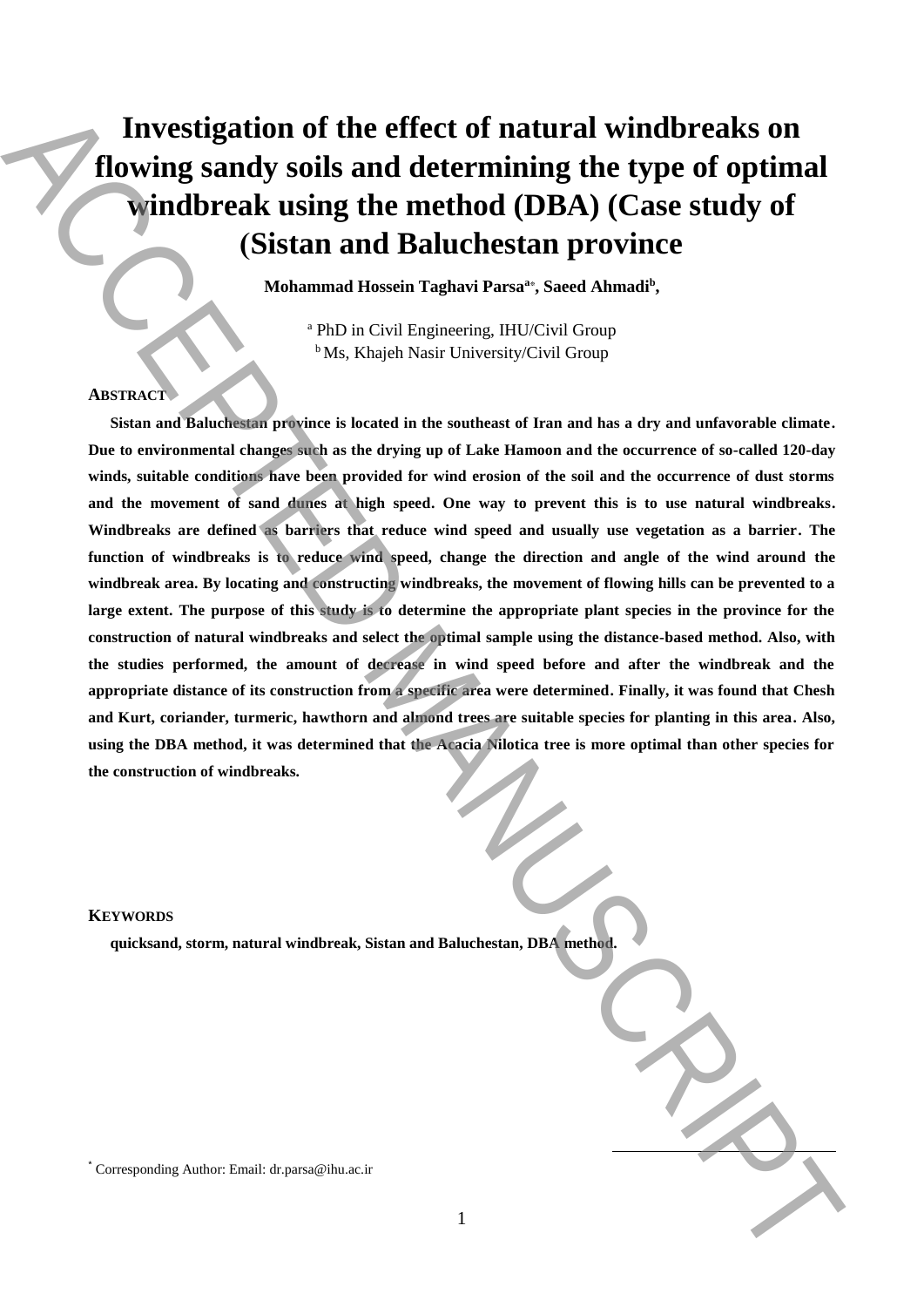#### **1. Introduction**

### **Specifying the type of soil in the area**:

#### **Plant species of Sistan and Baluchestan province**:

| <b>Table 1. Plant species information</b> |  |  |  |
|-------------------------------------------|--|--|--|
|-------------------------------------------|--|--|--|

| 1. Introduction                                                                                                                                                                                                                                                                                                                                                                                                                                                                                                                                                                                                                                                                                                                                                                                                                                                                                                                                  |                                       | abundance and its special hydraulic-hydrological and                                                                                                                                                                                                                                                                                                                                                                                                                                                                                                                                                                                                                                                                                                                                                                                                                         |
|--------------------------------------------------------------------------------------------------------------------------------------------------------------------------------------------------------------------------------------------------------------------------------------------------------------------------------------------------------------------------------------------------------------------------------------------------------------------------------------------------------------------------------------------------------------------------------------------------------------------------------------------------------------------------------------------------------------------------------------------------------------------------------------------------------------------------------------------------------------------------------------------------------------------------------------------------|---------------------------------------|------------------------------------------------------------------------------------------------------------------------------------------------------------------------------------------------------------------------------------------------------------------------------------------------------------------------------------------------------------------------------------------------------------------------------------------------------------------------------------------------------------------------------------------------------------------------------------------------------------------------------------------------------------------------------------------------------------------------------------------------------------------------------------------------------------------------------------------------------------------------------|
| Sistan and Baluchestan province with an area of about<br>181532 square kilometers, equivalent to 11.5 percent of<br>the area of Iran. The province is desert and arid in terms<br>of climatic classification. Sistan is a dry land with very<br>little rainfall. Sistan region is one of the regions where<br>extreme events such as floods and droughts occur in<br>2. Methodology                                                                                                                                                                                                                                                                                                                                                                                                                                                                                                                                                              |                                       | spatial conditions give unique characteristics to that<br>region. Located at the end of a closed catchment, the<br>complex hydraulic system of the Helmand River and<br>Hamoon Wetland, the hydrological conditions of the<br>Chahimeh Reservoir have created conditions that make<br>this area have a special position. $[1]$<br>dunes is due to the effects they have on water and soil                                                                                                                                                                                                                                                                                                                                                                                                                                                                                    |
| Planting trees as windbreaks creates beauty as well as<br>tourist attraction <sup>[Y]</sup> . Studies have also shown that the<br>use of native plants and green belts by 94% and 95.3%,<br>respectively, and dust by 64.5% and 68.4%,<br>respectively, have reduced the annual rate of moving<br>sands. $[\tilde{r}]$ The first step in creating a tree windbreak is<br>to prepare a list of trees and suitable places for them to                                                                                                                                                                                                                                                                                                                                                                                                                                                                                                              |                                       | resources, plant and animal life, and facilities and<br>communication routes. [ <sup>V</sup> ]<br>One of the types of natural hazards that cause a lot of<br>damage every year, especially in arid and desert areas of<br>A windbreak is defined as a barrier that can reduce wind<br>speed $[\wedge]$ Usually vegetation is used as a barrier. The                                                                                                                                                                                                                                                                                                                                                                                                                                                                                                                          |
| grow, which is a great guide for managing and<br>distributing trees to create a windbreak $[\xi]$ .<br>• Specifying the type of soil in the area:                                                                                                                                                                                                                                                                                                                                                                                                                                                                                                                                                                                                                                                                                                                                                                                                |                                       | effective performance of windbreaks depends on factors<br>such as height, width or width of the windbreak,<br>porosity and windbreak angle with respect to the wind.<br>In this research, the plant species of Sistan region and<br>the soil of Mirjaveh region are studied and then, using<br>• Select the optimal windbreak using the method                                                                                                                                                                                                                                                                                                                                                                                                                                                                                                                               |
| To select the type of plant species, first the type of soil                                                                                                                                                                                                                                                                                                                                                                                                                                                                                                                                                                                                                                                                                                                                                                                                                                                                                      |                                       | $\mathbf{DBA}^2$                                                                                                                                                                                                                                                                                                                                                                                                                                                                                                                                                                                                                                                                                                                                                                                                                                                             |
| in the area and its characteristics must be determined,<br>and then the types of species that can be planted in this<br>type of soil must be determined. According to the<br>results of these experiments, it was determined that the<br>soil of the region is poorly granulated. This type of soil<br>is very suitable for plant species such as Haloxylon.<br>• Plant species of Sistan and Baluchestan province:<br>The size of the province and the diversity of the climate<br>have led to the diversity of vegetation and the richness<br>of renewable natural resources. Vegetation of this<br>province is often scattered due to low rainfall, soil<br>erosion, floods and uncontrolled consumption. Climatic<br>diversity in the province, the composition of forest<br>species is also different in the province. Due to the<br>importance of height, width and growing conditions of<br>trees, their information is shown in Table.1: |                                       | The distance-based method (DBA) starts with defining<br>the optimal state of the overall goal and identifies good<br>values of the traits in the process. For practical<br>purposes, the optimal value for the attribute is defined<br>as the best values that exist within the attribute value<br>range. In order to implement the DBA method, assume<br>that a set of n options are available in a statistical study.<br>Each of these options has m properties, based on which<br>one option should be selected as the optimal option<br>among all n options $[$ <sup>4</sup> ].<br>The distance-based method is used to define the optimal<br>state of different objectives. The AP vector is<br>represented as a set of optimal properties. Optimal<br>values can be identified as the best values available in<br>this range. The AP vector should consist of the best |
| Table 1. Plant species information                                                                                                                                                                                                                                                                                                                                                                                                                                                                                                                                                                                                                                                                                                                                                                                                                                                                                                               |                                       | possible values of attributes that are very difficult to<br>$obtain[\cdot]$ .                                                                                                                                                                                                                                                                                                                                                                                                                                                                                                                                                                                                                                                                                                                                                                                                |
| Suitable<br>Height<br>Irrigation<br>growth<br>required<br>(m)<br>temperature                                                                                                                                                                                                                                                                                                                                                                                                                                                                                                                                                                                                                                                                                                                                                                                                                                                                     | Species name                          | Finally, the DBA method is used to determine the<br>range A, which is the closest point to A.<br>3. Results and Discussion                                                                                                                                                                                                                                                                                                                                                                                                                                                                                                                                                                                                                                                                                                                                                   |
| 50<br>$6 - 8$<br>Less<br>$10-25$<br>Less<br>4<br>High                                                                                                                                                                                                                                                                                                                                                                                                                                                                                                                                                                                                                                                                                                                                                                                                                                                                                            | Acacia Nilotica<br>Prunus<br>Scoparia | In the study of windbreaks, 5 types of windbreaks with<br>5 characteristics including height, irrigation ratio, price<br>ratio, ratio of appropriate number of planting and                                                                                                                                                                                                                                                                                                                                                                                                                                                                                                                                                                                                                                                                                                  |
| resistance to<br>Very Less<br>$6 - 7$<br>temperature                                                                                                                                                                                                                                                                                                                                                                                                                                                                                                                                                                                                                                                                                                                                                                                                                                                                                             | Tamarix                               | temperature have been studied. To determine the<br>optimal type, a matrix of standard values is formed.                                                                                                                                                                                                                                                                                                                                                                                                                                                                                                                                                                                                                                                                                                                                                                      |
| $4 - 5$<br>Less<br>16                                                                                                                                                                                                                                                                                                                                                                                                                                                                                                                                                                                                                                                                                                                                                                                                                                                                                                                            | Haloxylon                             | Then standardized values are formed using existing<br>relationships. Finally, after forming a table of                                                                                                                                                                                                                                                                                                                                                                                                                                                                                                                                                                                                                                                                                                                                                                       |
| Normal<br>7<br>45<br>The world, is sand dunes $[°]$ . Sand dunes A hill of sand<br>accumulation in the form of a hill is affected by the<br>earth's gravity <sup>[1]</sup> . The importance of studying sand                                                                                                                                                                                                                                                                                                                                                                                                                                                                                                                                                                                                                                                                                                                                     | Pistaciaatlantica<br>2                | standardized values, according to Table 2, in the final<br>stage, the optimal windbreak is determined using the<br>compound distance relationship:<br><sup>2</sup> Distance based approach                                                                                                                                                                                                                                                                                                                                                                                                                                                                                                                                                                                                                                                                                   |
|                                                                                                                                                                                                                                                                                                                                                                                                                                                                                                                                                                                                                                                                                                                                                                                                                                                                                                                                                  |                                       |                                                                                                                                                                                                                                                                                                                                                                                                                                                                                                                                                                                                                                                                                                                                                                                                                                                                              |

## **Select the optimal windbreak using the method**   $DBA<sup>2</sup>$

### **3. Results and Discussion**